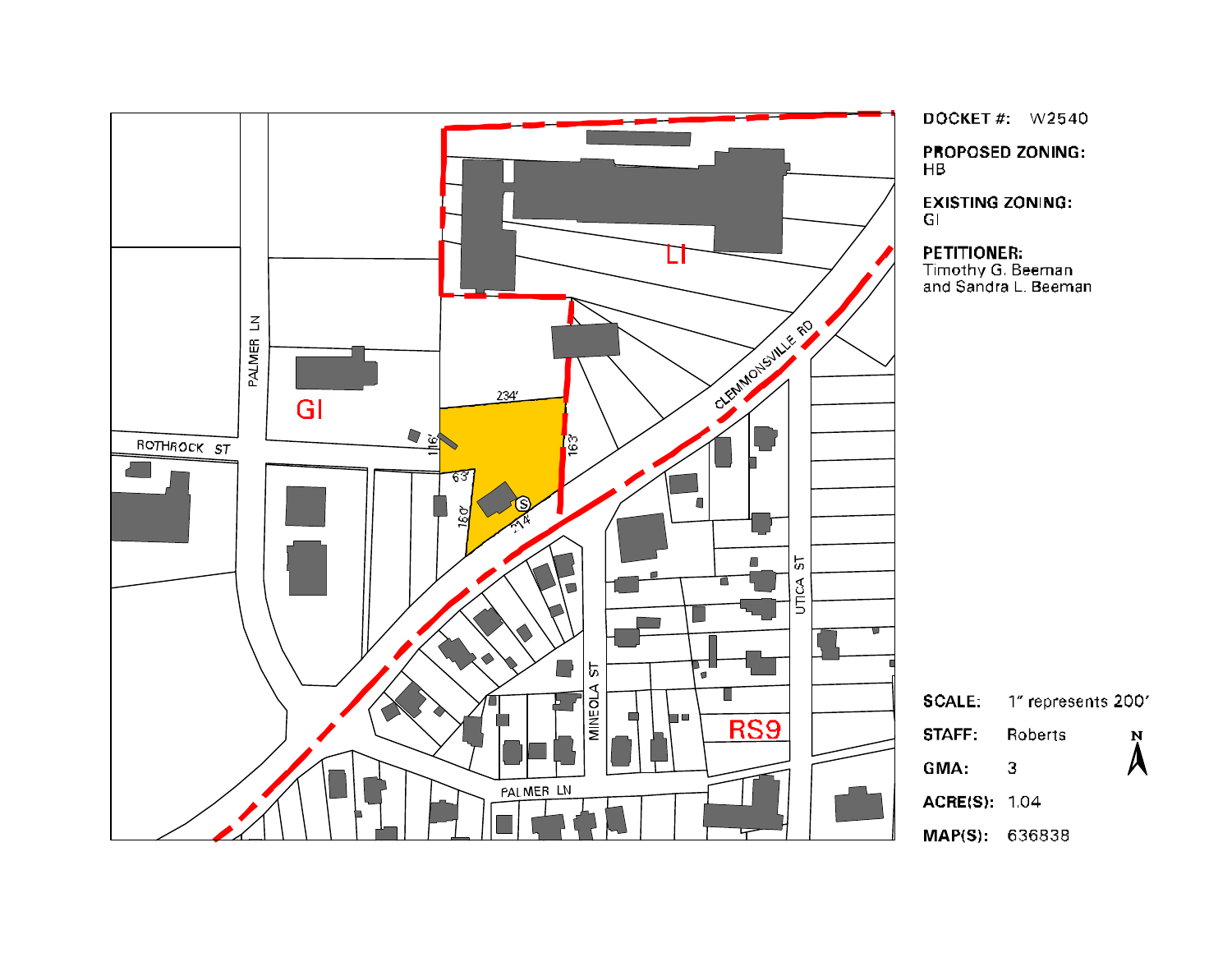May 20, 2002

Timothy G. & Sandra L. Beeman 1596 Yelton Lane Winston-Salem, NC 27127

RE: ZONING DOCKET W-2540

Dear Timothy G. & Sandra L. Beeman:

The attached report of the Planning Board to the Board of Aldermen is sent to you at the request of the Aldermen. You will be notified by the City Secretary's Office of the date on which the Aldermen will hear this petition.

Sincerely,

A. Paul Norby, AICP Director of Planning

pc: City Secretary's Office, P.O. Box 2511, Winston-Salem, NC 27102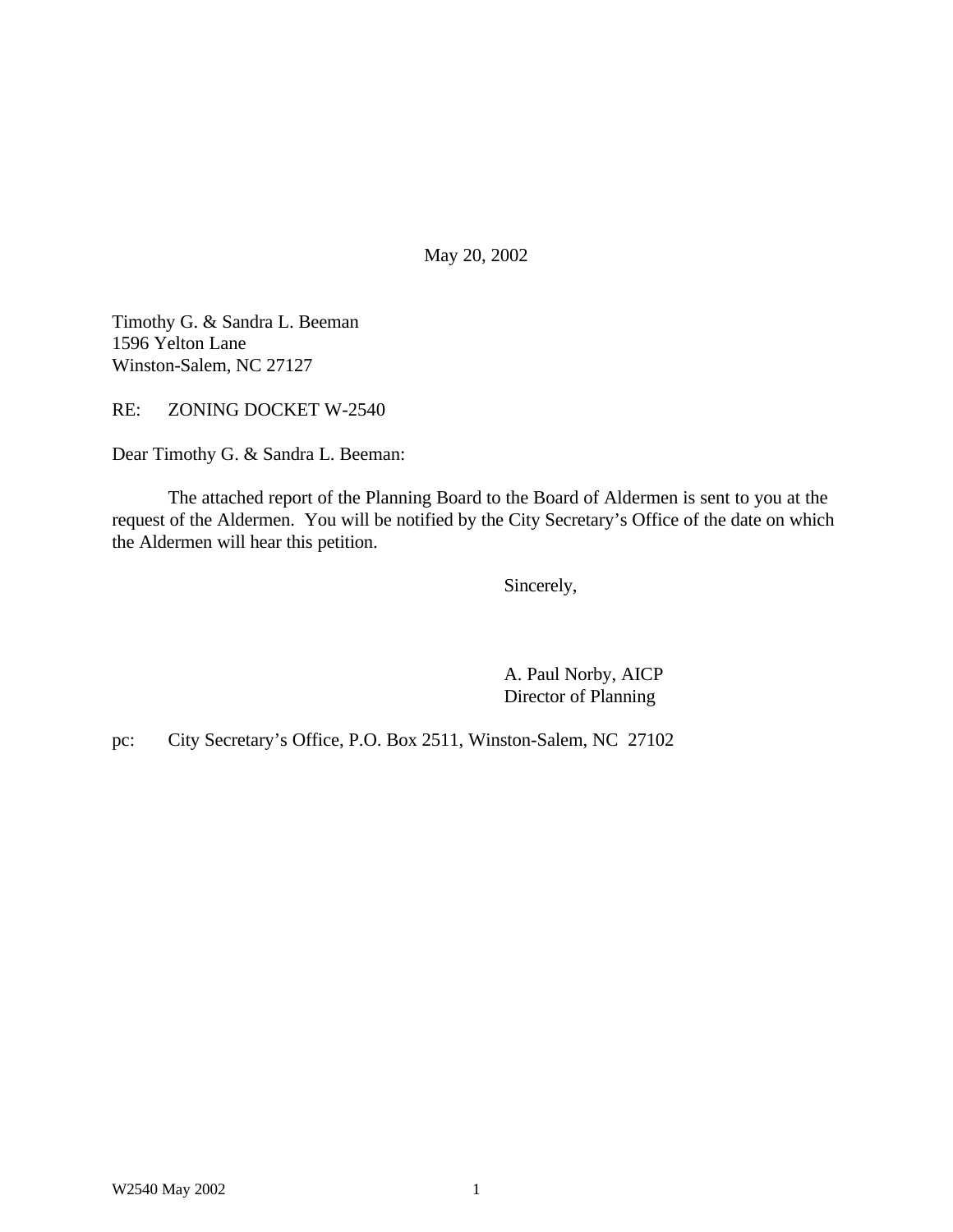|                                                                                                                                                                                                                                       | <b>ACTION REQUEST FORM</b>                                                                             |  |  |
|---------------------------------------------------------------------------------------------------------------------------------------------------------------------------------------------------------------------------------------|--------------------------------------------------------------------------------------------------------|--|--|
| DATE:<br>TO:<br><b>FROM:</b>                                                                                                                                                                                                          | May 20, 2002<br>The Honorable Mayor and Board of Aldermen<br>A. Paul Norby, AICP, Director of Planning |  |  |
| <b>BOARD ACTION REQUEST:</b>                                                                                                                                                                                                          |                                                                                                        |  |  |
| Request for Public Hearing on Zoning Petition of Timothy G. & Sandra L.<br>Beeman                                                                                                                                                     |                                                                                                        |  |  |
| <b>SUMMARY OF INFORMATION:</b>                                                                                                                                                                                                        |                                                                                                        |  |  |
| Zoning Petition of Timothy G. & Sandra L. Beeman from GI to HB [Highway]<br>Business District]: property is located at 441 East Clemmonsville Rd., Winston-<br>Salem, NC 27107; North side of Clemmonsville Road east of Palmer Lane. |                                                                                                        |  |  |
| <b>PLANNING BOARD ACTION:</b>                                                                                                                                                                                                         |                                                                                                        |  |  |
| FOR:                                                                                                                                                                                                                                  | <b>MOTION ON PETITION: DENIAL</b><br>AVANT, CLARK, DOYLE, FOLAN, KING, NORWOOD,<br><b>POWELL</b>       |  |  |
| <b>AGAINST:</b><br><b>SITE PLAN ACTION:</b>                                                                                                                                                                                           | <b>BOST</b><br><b>NOT REQUIRED</b>                                                                     |  |  |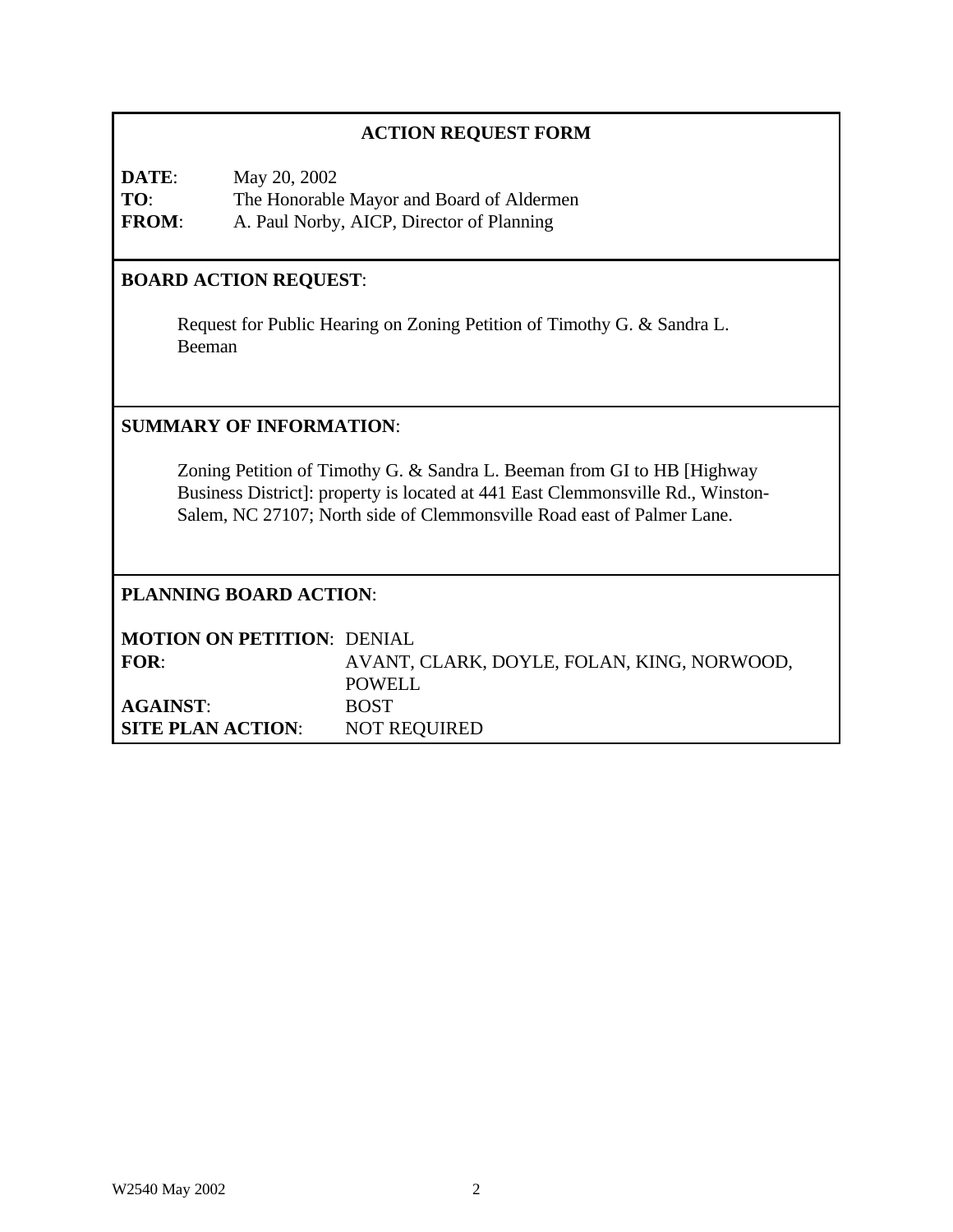#### CITY ORDINANCE - GENERAL USE

Zoning Petition of Timothy G. & Sandra L. Beeman, Docket W-2540

AN ORDINANCE AMENDING THE WINSTON-SALEM CITY ZONING ORDINANCE AND THE OFFICIAL ZONING MAP OF THE CITY OF WINSTON-SALEM, N.C.

\_\_\_\_\_\_\_\_\_\_\_\_\_\_\_\_\_\_\_\_\_\_\_\_\_\_\_\_\_\_\_\_\_\_\_\_\_\_\_

BE IT ORDAINED by the Board of Aldermen of the City of Winston-Salem as follows:

Section 1. The Winston-Salem City Zoning Ordinance and the Official Zoning Map of the

City of Winston-Salem, N.C. are hereby amended by changing from GI (General Industrial

District) to HB (Highway Business District) the zoning classification of the following described

property:

Tax Block 2577, Tax Lot 059D

Section 2. This ordinance shall become effective upon adoption.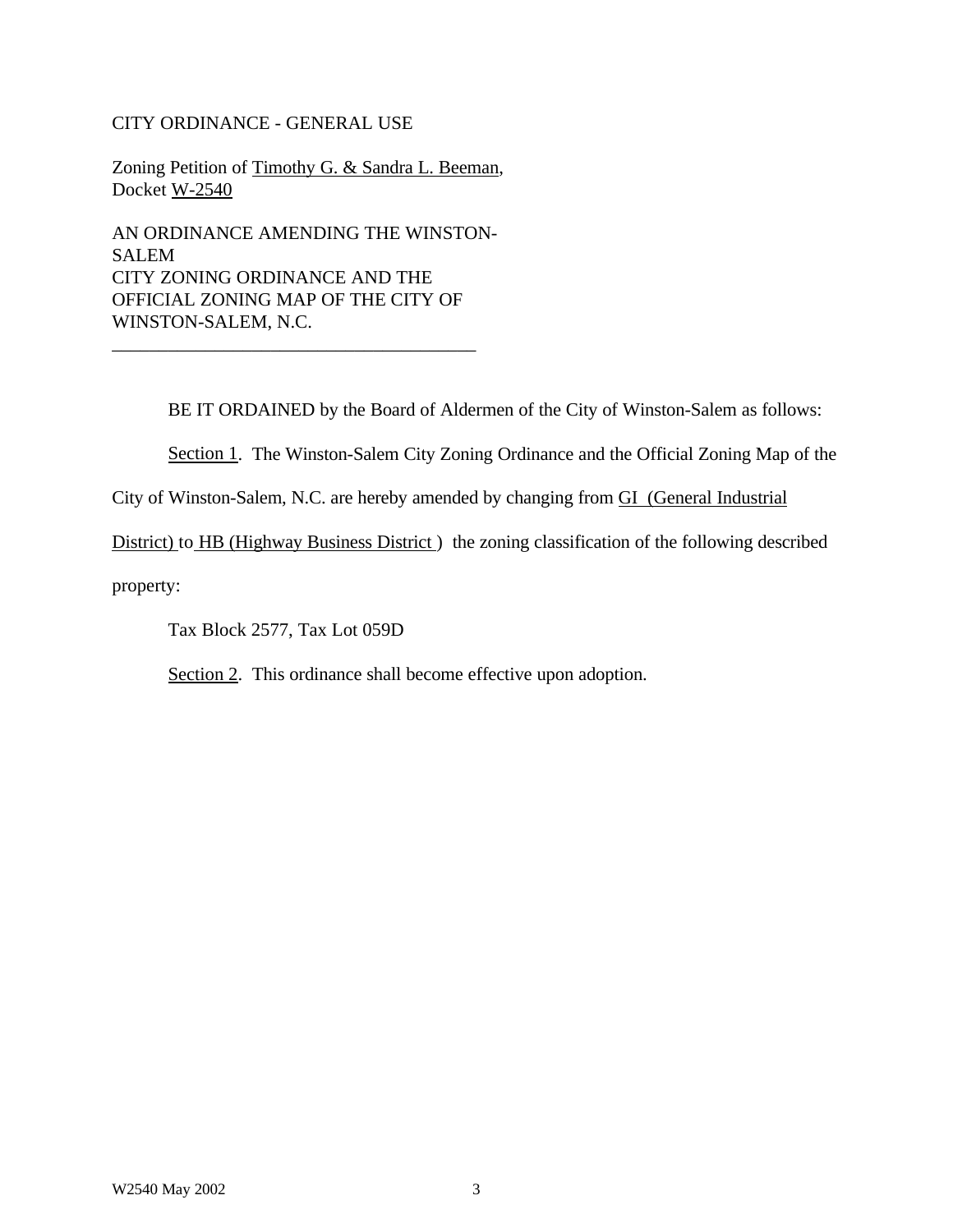#### **DRAFT ZONING STAFF REPORT**

| <b>DOCKET</b> # $W-2540$ |                     |
|--------------------------|---------------------|
| <b>STAFF:</b>            | <b>Gary Roberts</b> |

Petitioner(s): Timothy G. Beeman and Sandra L. Beeman Ownership: Same

#### **REQUEST**

| From: | <b>GI</b> General Industrial District |
|-------|---------------------------------------|
| To:   | <b>HB Highway Business District</b>   |

Both general and special use district zoning were discussed with the applicant(s) who decided to pursue the zoning as requested.

NOTE: This is a general use zoning petition; therefore, ALL uses permitted in the above requested district should be considered.

Acreage: 1.04 acres

### **LOCATION**

Street: North side of Clemmonsville Road east of Palmer Lane. Jurisdiction: City of Winston-Salem. Ward: Southeast.

#### **PROPERTY SITE/IMMEDIATE AREA**

Existing Structures on Site: 1,334 square foot structure constructed in 1967. Adjacent Uses:

| North -     | Southern Tool Company zoned GI and LI.                 |
|-------------|--------------------------------------------------------|
| Southeast - | Legally nonconforming automobile operation zoned RS-9. |
| South -     | Single family residences zoned RS-9.                   |
| West -      | Undeveloped property zoned GI.                         |
| Northwest - | White Oak Transport zoned GI.                          |

#### **GENERAL AREA**

Character/Maintenance: Moderately well maintained mixture of industrial and single family residential uses.

Development Pace: Slow to moderate.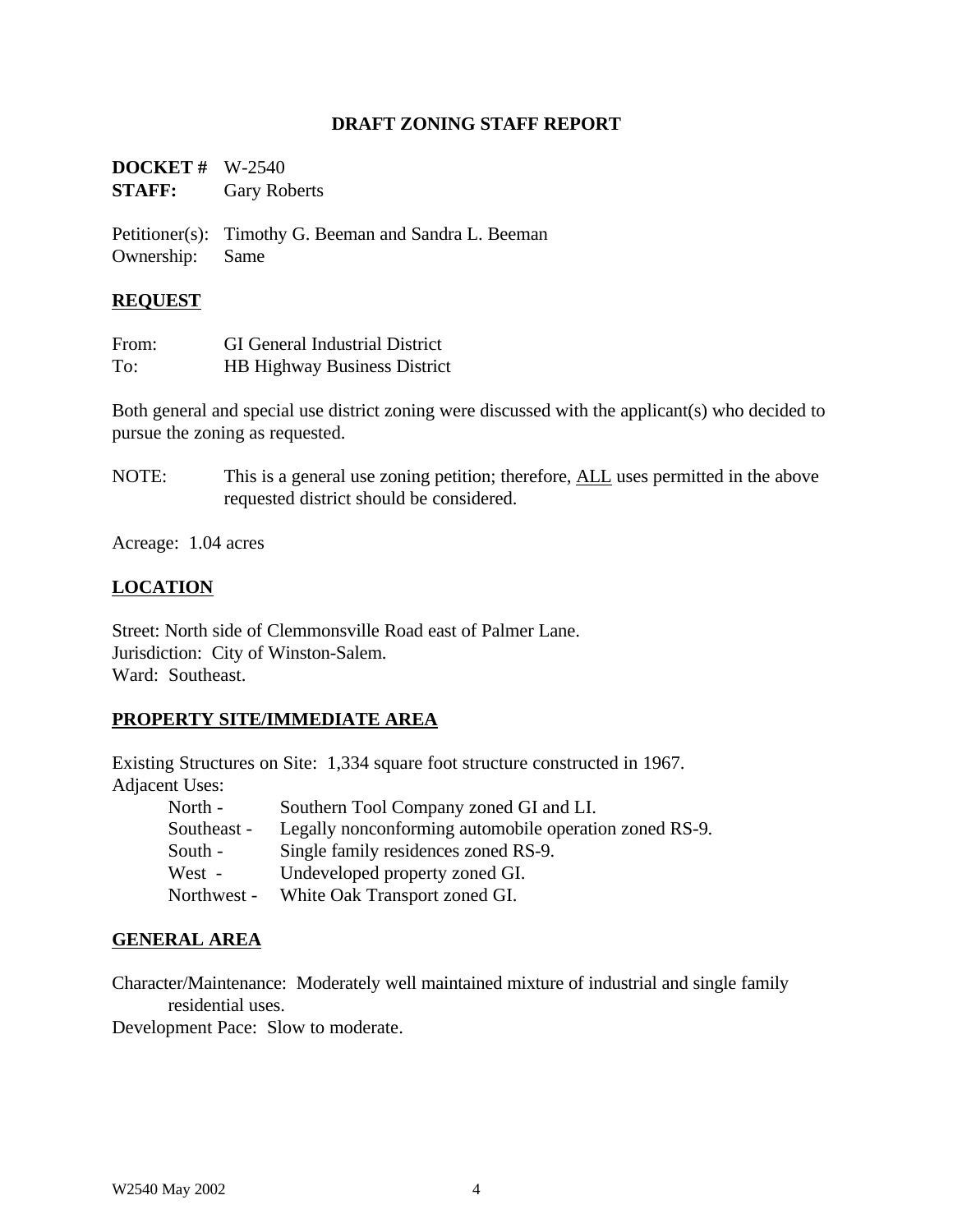### **PHYSICAL FEATURES/ENVIRONMENTAL REVIEW**

Impact on Existing Features: No specific impact determined with general use request. Topography: Site slopes downward moderately from the southeast to northwest.

- Vegetation/habitat: The subject property is mostly developed but there is some vegetation in the northeast corner of the site.
- Watershed: Site is not within the boundaries of a water supply watershed.

### **TRANSPORTATION**

Direct Access to Site: Clemmonsville Road; Palmer Lane; Mineola Street.

- Street Classification: Clemmonsville Road major thoroughfare; Palmer Lane collector; Mineola Street - local.
- Average Daily Traffic Count/Estimated Capacity at Level of Service D (Vehicles per Day): Clemmonsville Road between US 52 and Old Lexington Road: 14,000/23,900
- Connectivity of street network: Site has existing rear drive connection to an adjacent property which fronts on Palmer Lane.

Sidewalks: South side of Clemmonsville Road.

#### **HISTORY**

Relevant Zoning Cases:

- 1. W-2509; RS-9 to HB-S (Outdoor Display Retail); withdrawn at the December 13, 2001 Planning Board public hearing; northeast corner of US 52 and Clemmonsville Road; 1.28 acres; staff recommended denial.
- 2. W-1214; R-4 and R-5 to R-2-S (Dwellings: Multifamily); approved January 7, 1985; west side of Old Lexington Road south of Palmer Lane; 49.26 acres; Planning Board and staff recommended approval.

#### **CONFORMITY TO PLANS**

GMP Area (*Legacy*): Suburban Neighborhoods (GMA 3).

- Relevant Comprehensive Plan Recommendation(s): *Legacy* considers Suburban Neighborhoods appropriate for future urban or suburban development where much of the future residential, commercial and industrial development should occur. *Legacy* recommends more intense commercial development located at planned locations as well as the creation of attractive commercial developments close to neighborhoods serving local commercial needs.
- Area Plan/Development Guide: Property is not within the boundaries of an area plan or development guide.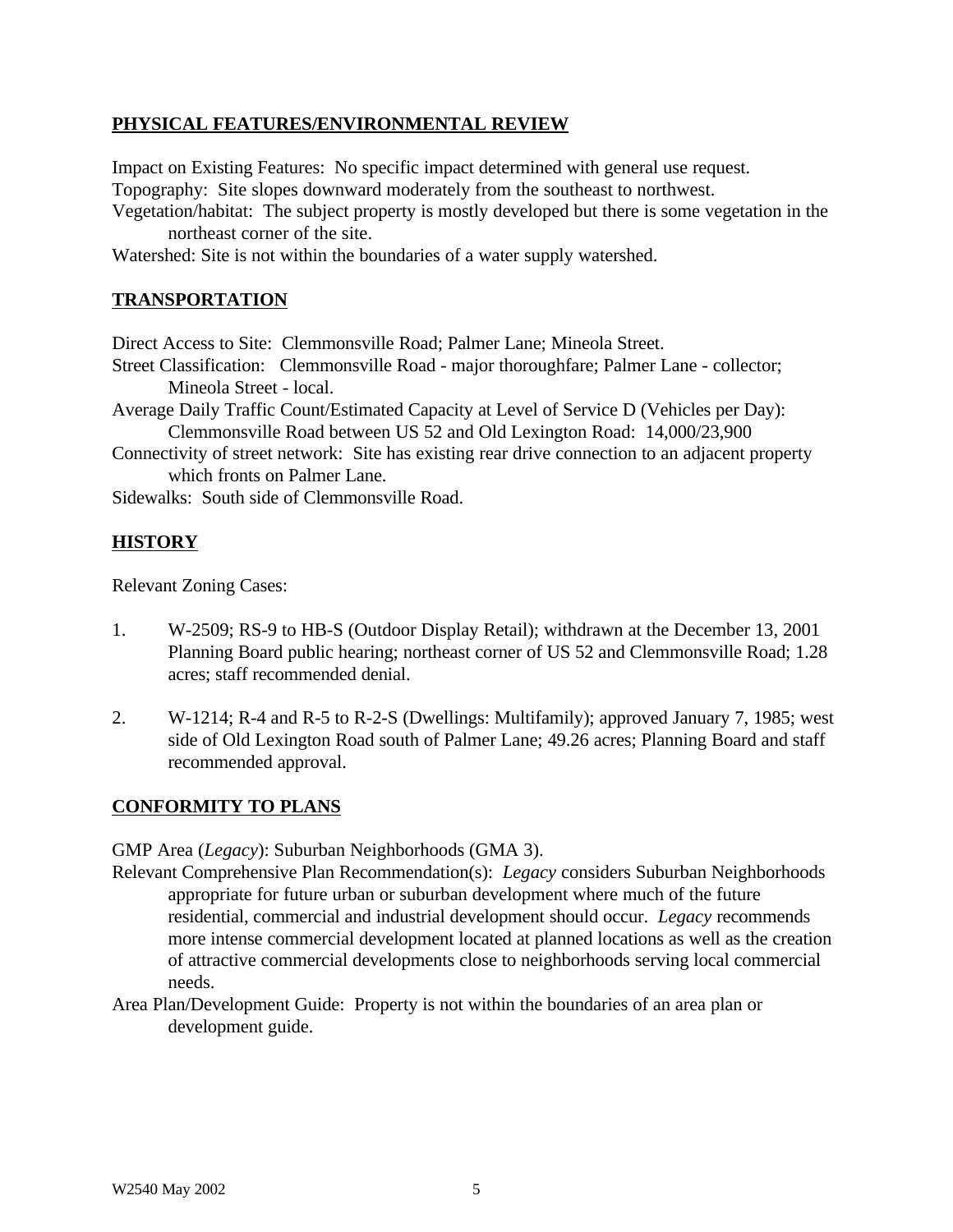# **ANALYSIS**

The subject general use request is to rezone a one acre lot located on the north side of Clemmonsville Road east of Palmer Lane from GI to HB. The site is developed with a small building and a driveway which serves industrially zoned property to the north.

The adjoining properties on the same side of Clemmonsville Road are generally used for industrial purposes and zoned either GI or LI. The Palmer Lane #5 Fire Station for the City of Winston-Salem, is located west of the site on the corner of Clemmonsville Road and Palmer Lane. Across Clemmonsville Road all of the property is zoned RS-9 and is developed accordingly with single family residences. The exception is a legally nonconforming automobile operation on the southeast corner of Clemmonsville Road and Mineola Street.

The property is not located within the boundaries of an area plan or development guide. When the UDO was written, part of the intent of establishing the LI and GI Districts was to remove most of the retail type operations which were previously allowed in the former I-2 and I-3 zoning districts. The purpose behind this effort was to provide a measure of protection of industrial properties from inappropriate commercial encroachment. Staff is concerned that the current HB request could establish a precedent for strip commercial activity in the general area. Higher traffic volumes and increased piecemeal lotting patterns could in turn have a detrimental impact on otherwise viable industrial properties and residential neighborhoods.

# **FINDINGS**

- 1. *Legacy* recommends more intense commercial development located at planned locations.
- 2. Property is not within the boundaries of an area plan or development guide.
- 3. Site includes a private drive which serves industrially zoned property behind it.
- 4. Approval of current request would establish a precedent for piecemeal strip commercial development along Clemmonsville Road thereby negatively impacting existing industrial sites as well as adjoining single family residential properties.

# **STAFF RECOMMENDATION**

# Zoning: **DENIAL**.

# **PUBLIC HEARING**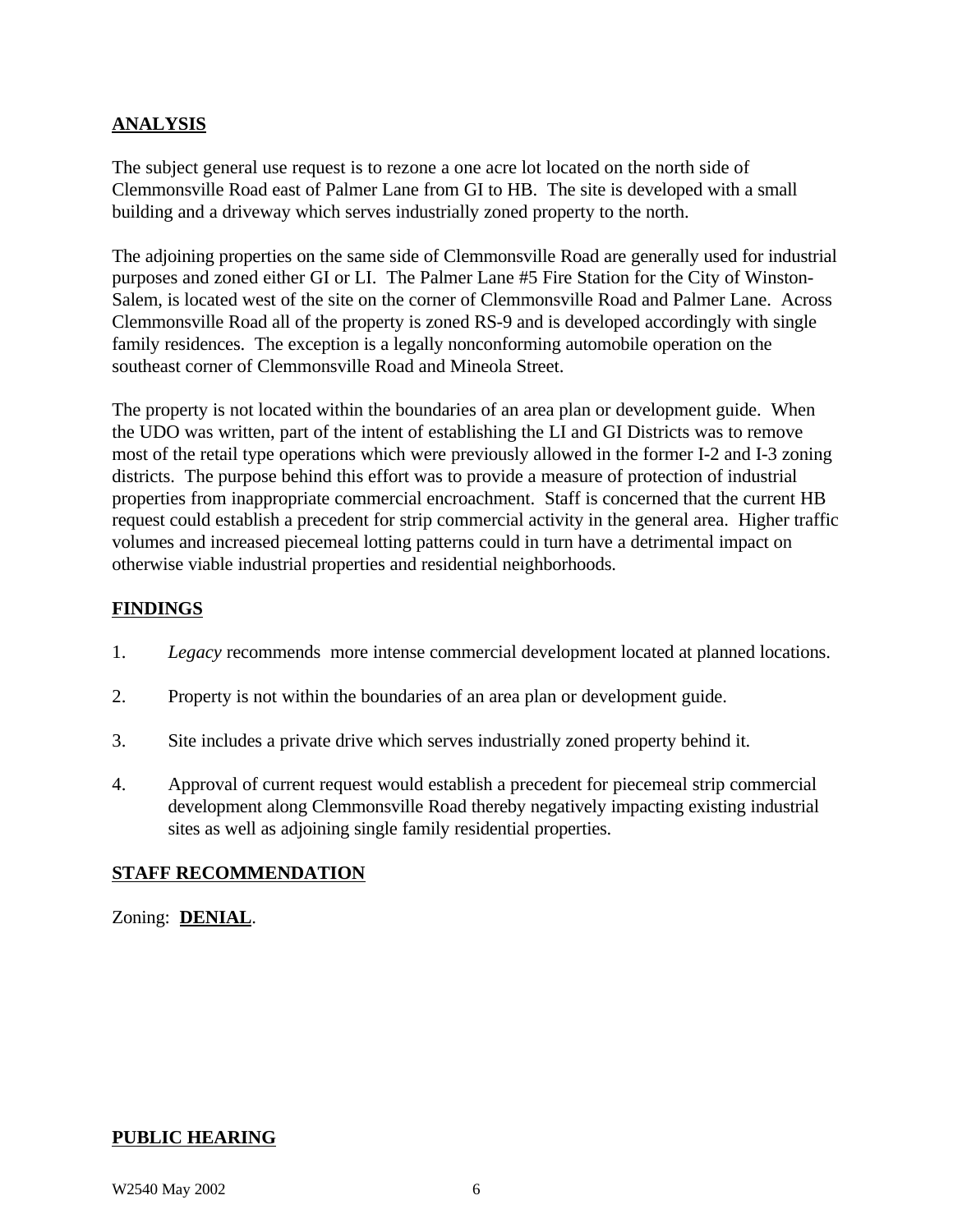FOR:

Tim Beeman, 441 East Clemmonsville Road, Winston-Salem, NC 27127

- I don't know what to add to this. The property is unique. We've got a 25' setback from the road since the road was widened.
- The only way I could use this property for GI is to buy additional property which is not for sale at this point and is also contaminated.
- I was flabbergasted when I came down to get a letter allowing my use here, because I thought anything could be done in GI.

Nobody has been in that office for two years. We only use it occasionally.

- Occasionally I need a dealer's license to sell a piece of equipment. I can't do that in GI and staff is recommending denial for HB. I do change professions occasionally and I am semi-retired.
- You can't get an industrial driveway permit to use this site for GI. Across the street we have houses and a church. Most of the houses are rental.
- I've found it would be too expensive to do anything except office use. I don't understand why it went to GI from residential. If it was residential, I could probably do what I wanted to do.

All I need this designation for is to get the license I need. I don't plan to display anything. Under the current zoning, I could put a McDonald's here.

AGAINST: None

#### **WORK SESSION**

During discussion by the Planning Board, the following points were made:

John Bost - I guess what concerns me is that it's a technical matter, there's no opposition, there's no conformity in the area.

Terry Powell - it should be special use zoning.

Kerry Avant - the crossover between GI and HB. Either classification has potential inappropriate uses. Which one is the worse?

Philip Doyle - I have to go with staff on this one, because GI is compatible with LI and residential. We need more of industrial land. We have an example of where we think GI is good with residential. We need more GI zoning and we need to protect our existing industrial zoned land.

John Bost - if the property owner buys land that's GI and it's too small for his use, he's stuck with it?

Philip Doyle - to some extent, yes. He can choose a use that requires a smaller lot or sell it to someone else who needs a lot that size.

MOTION: Terry Powell moved denial of the zoning map amendment.